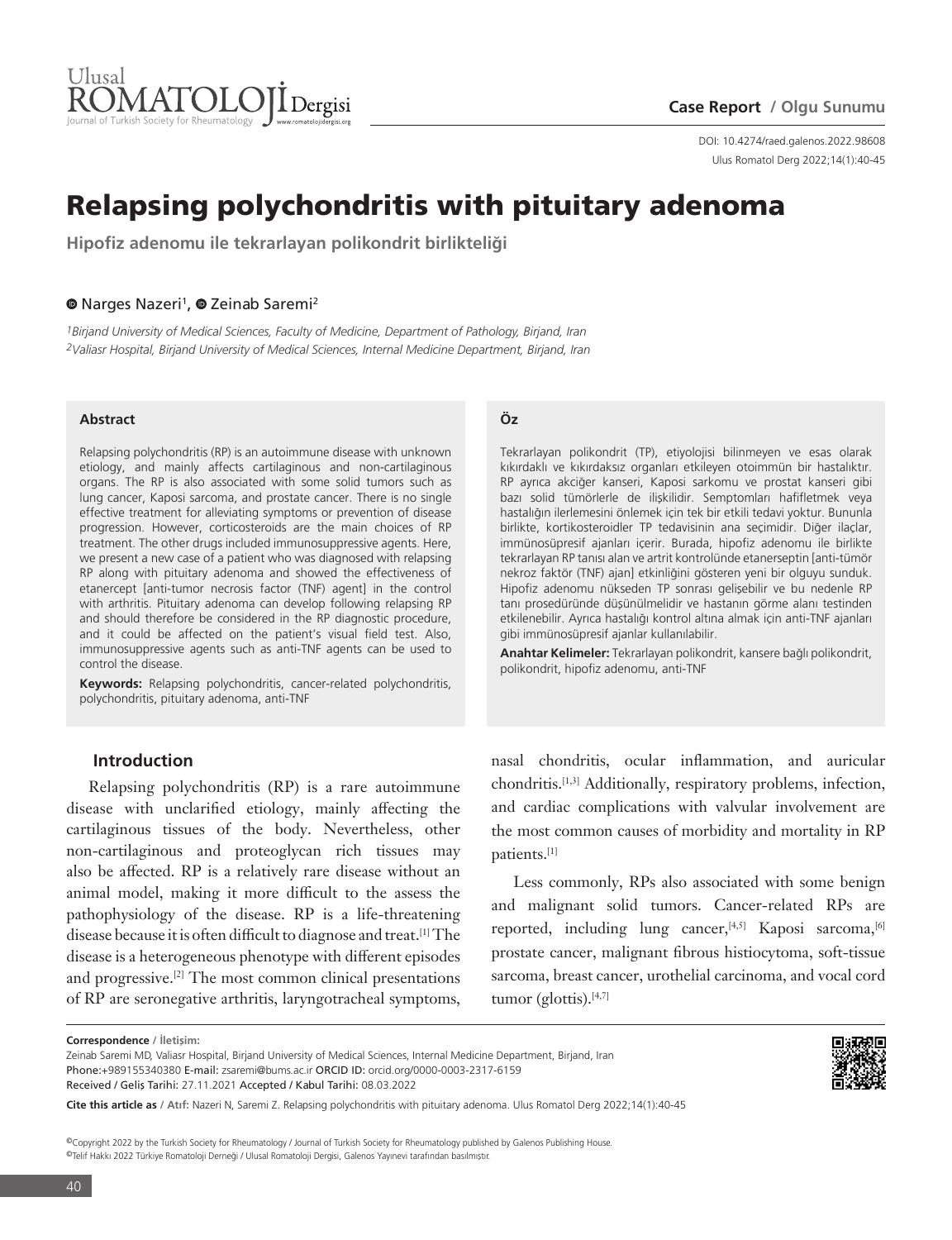There is no uniformly effective treatment for alleviating symptoms or the prevention of disease progression. Meanwhile, corticosteroids are the main choice of RP treatment.[4] Other treatment strategies are dapsone, nonsteroidal anti-inflammatory drugs, and colchicine, which have been proposed for mild RP patients.[7,8] Immunosuppressive agents, such as mycophenolate mofetil, cyclosporine, azathioprine, cyclophosphamide,[7] and anti-tumor necrosis factor (anti-TNF), $[9]$  have also been applied to patients with severe symptoms of refractory or relapsing RP cases. The current study presented a new case of a patient diagnosed with RP along with pituitary adenoma and showed the effectiveness of etanercept (an anti-TNF agent) in control with refractory arthritis.

#### **Case Report**

A 52-year-old Iranian woman who presented with a 10-year history of joint pain and recurrent attacks of episcleritis was referred to the rheumatology clinic due to pain and swelling in the joints of the hands and wrists. Based on the patient's medical history, she had controlled mild hypertension with losartan tablets (25 mg/day) and due to the red retina has been examined several times by an ophthalmologist. She had complained of recurrent attacks of earlobe redness recurring every two to three months at the same time with the redness of the eye and was accompanied by pain and swelling of the earlobe.

On examination, she had arthritis of the right wrist and metacarpophalangeal 2 and 3 in both hands and other joints were normal. In complete ENT examination (inspection of the face, ears, nose, throat, and neck), only chondritis of the earlobe was observed (Figure 1). The only abnormal laboratory findings (Table 1) were high C-reactive protein (CRP) and erythrocyte sedimentation rate (ESR).

Due to recurrent attacks of chondritis, episcleritis, and arthritis with relapsing polychondritis diagnosis, she was treated with prednisolone (5 mg/day) and methotrexate (10 mg/weekly). The symptoms of arthritis completely improved and recurrent attacks of the eyes and earlobes were not repeated. ESR was reduced from 43 to 12 mm/hour. After eight months of treatment, she again complained of arthritis attacks in the joints of the shoulders, knees, and ankles. Therefore, the doses of prednisolone and methotrexate were increased (50 mg/day and 20 mg/weekly, respectively). After reducing the dose of prednisolone, the symptoms recurred and the severity of symptoms and pain led to her hospitalization. The patient's ESR increased from 12 to 80 during a recent relapse. Malignancy was assessed due to the association of recurrent polychondritis with some tumors.



**Figure 1.** An ENT examination was observed chondritis of the earlobe

|  | <b>Table 1.</b> Laboratory findings |  |
|--|-------------------------------------|--|
|  |                                     |  |

|              | Laboratory test                                          | <b>Results</b>          |
|--------------|----------------------------------------------------------|-------------------------|
|              | White blood cells (WBC)                                  | 8700                    |
|              | Red blood cell (RBC)                                     | 4100000                 |
|              | Hemoglobin (Hb)                                          | 12 g/dL                 |
| Hematology   | Hematocrit (HCT)                                         | 39                      |
|              | Mean corpuscular volume (MCV)                            | 81                      |
|              | Mean corpuscular hemoglobin (MCH)                        | 29                      |
|              | Mean corpuscular hemoglobin concentration<br>(MCHC)      | 32                      |
|              | Platelet (Plt)                                           | 326×10 <sup>3</sup> /mL |
|              | Erythrocyte sedimentation rate (ESR)                     | 43 mm/hour *            |
| Serology     | C-reactive protein (CRP)                                 | 32.0 mg/L *             |
|              | Anti-cyclic citrullinated peptide antibody<br>(anti-CCP) | Negative                |
|              | Anti-neutrophil cytoplasmic antibodies<br>(ANCAs)        | Negative                |
|              | Rheumatoid factor (RF)                                   | Negative                |
|              | ANA (anti-nuclear antibody)                              | Negative                |
| Biochemistry | AST                                                      | 17                      |
|              | ALT                                                      | 23                      |
|              | <b>BUN</b>                                               | 0.9                     |
|              | Urine analysis (UA)                                      | Normal                  |
| Microbiology | Tuberculin test for tuberculosis (PPD)                   | Negative                |
|              | <b>HBV</b> markers                                       | Negative                |
|              | <b>HCV</b> antibodies                                    | Negative                |
|              | <b>Brucellosis antibodies</b>                            | Negative                |
|              | Chest X-rays (for ruled out tuberculosis)                | Normal                  |
|              | * Abnormal range                                         |                         |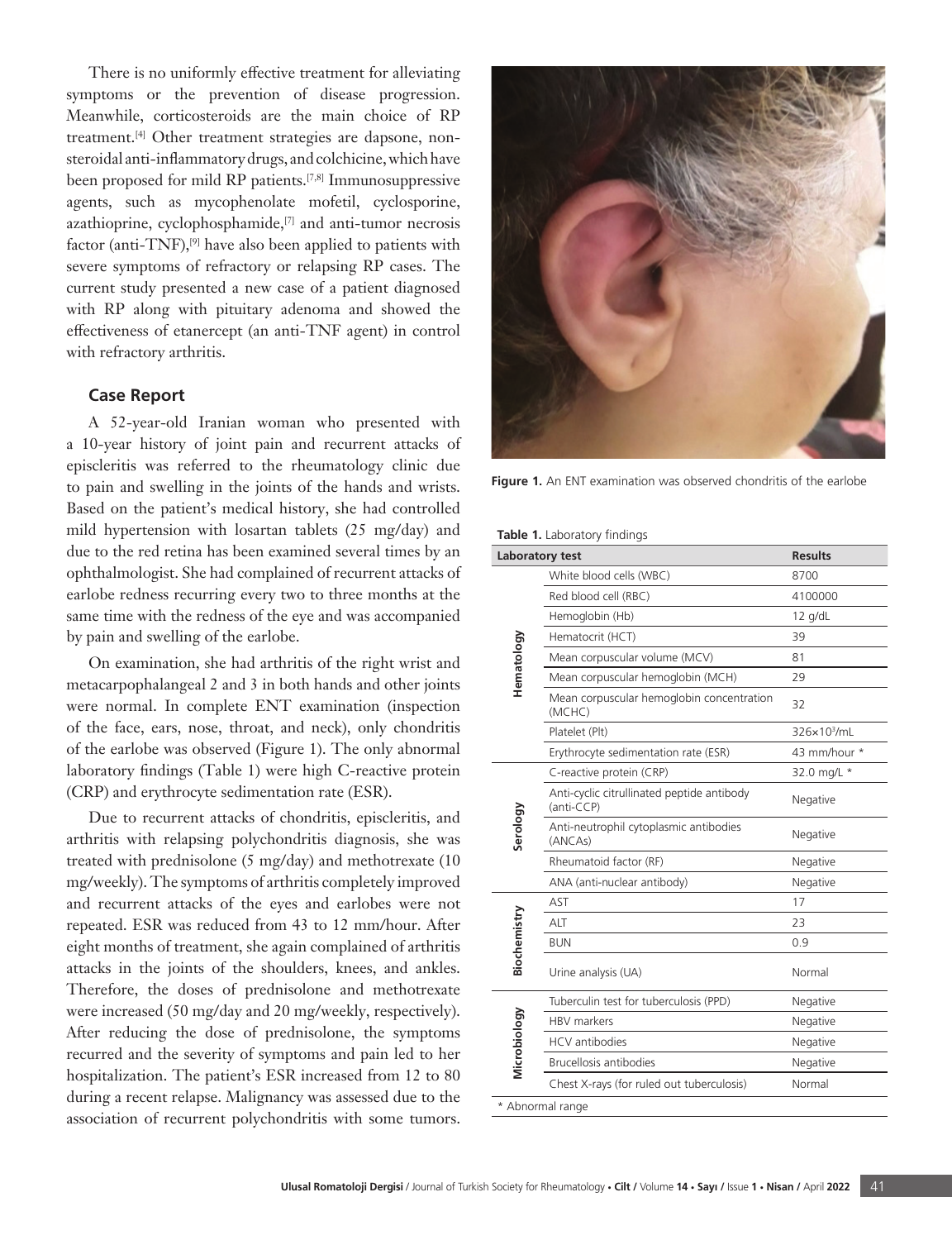CT scans of the lungs, abdomen, pelvis, ear, throat, and nose were normal. Digital mammography was normal.

Following relapsing RP, the patient was treated with subcutaneous etanercept (50 mg/weekly), prednisolone (15 mg/day), and methotrexate (20 mg/weekly). The patient's symptoms significantly improved and the pain was controlled. The ESR was reduced to 23 after two months, during which the dose of prednisolone was reduced to 5 mg/ day. In the third month of etanercept therapy, the patient complained of headaches and laboratory tests demonstrated a slight increase in prolactin and the visual field test showed temporal hemianopia (Figure 2). Magnetic resonance imaging of the pituitary gland and Sella turcica revealed the enhancing intrasellar mass with extended to supraspace containing high signal area on T1 weighted (hemorrhage) and cystic change, which was suggested to be pituitary macroadenoma with a compression effect on optic chiasma and displacement of pituitary infundibulum (Figure 3). The patient underwent surgery and pathological examinations confirmed non-functioning pituitary adenoma (Figure

4). The patient's headache and visual field test improved following surgery. Finally, the treatment was continued with prednisolone (5 mg/day), methotrexate (15 mg/weekly), and etanercept subcutaneously (50 mg/week).

### **Discussion and Conclusion**

Relapsing polychondritis (RP) is a rare recurrent autoinflammatory disorder attacking cartilage and non-cartilage tissues, particularly the ear, nose, and tracheobronchial. The diagnosis of RP is commonly based on clinical features without specific serologic tests.[1] RP diagnosis is according to McAdams's criteria and three of the six following signs are essential: Audio-vestibular damage, respiratory tract chondritis, ocular inflammation, nasal chondritis, non-erosive seronegative inflammatory arthritis, and bilateral auricular chondritis. Damiani and Levine modified McAdams's criteria as following: McAdam criteria along with patient's response to corticosteroids or having McAdam criteria with tissue diagnosis.[7] Another criterion for RP diagnosis is the Michet criteria, including



**Figure 2a.** The visual field test showed temporal hemianopia in left eye, **b.** and right eye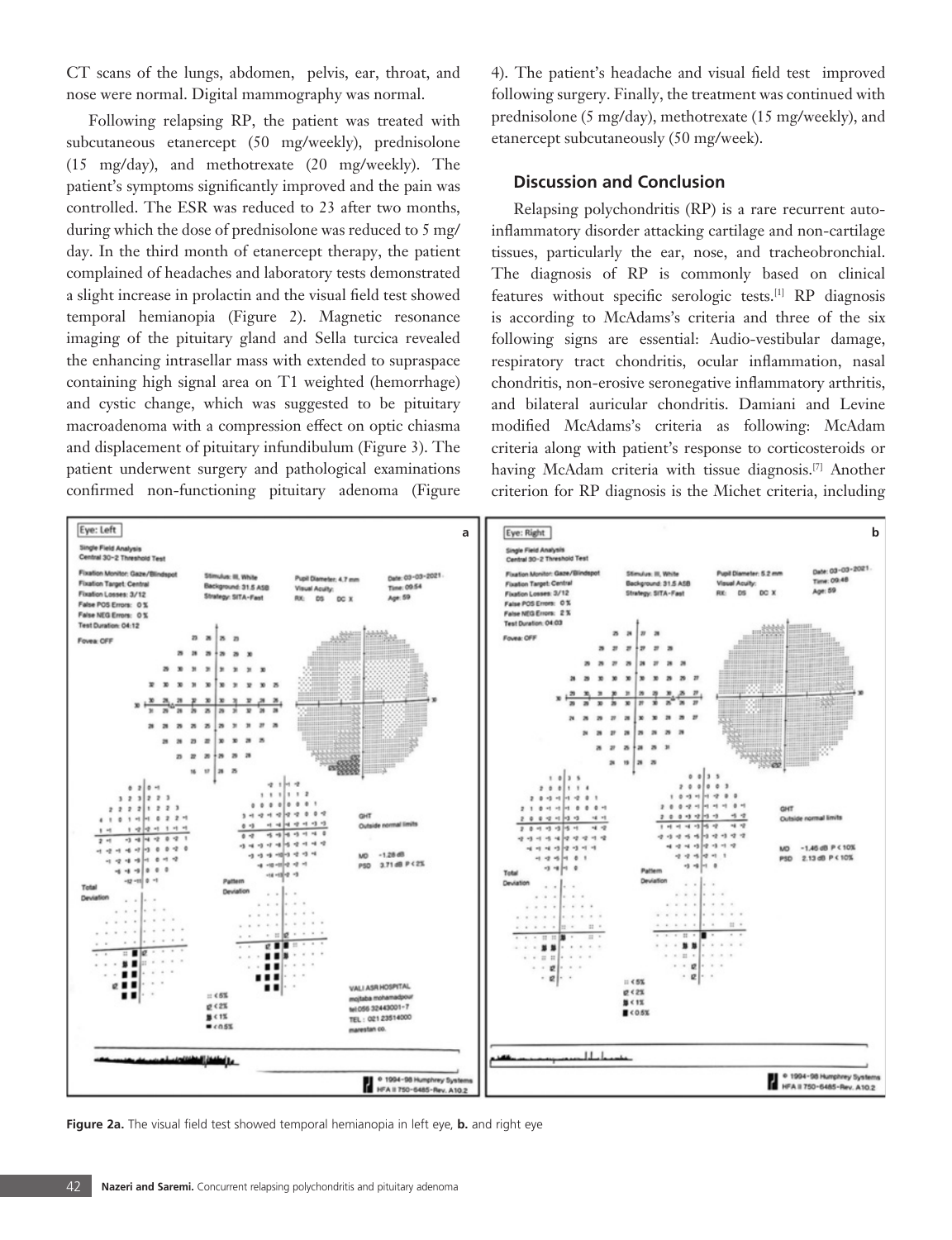

**Figure 3.** MRI of the pituitary gland and Sella turcica showed the enhancing intrasellar mass with extension to supra space (23×12×16 mm) containing high signal area on T1 weighted (a & b) hemorrhage and cystic change. c) pituitary macroadenoma with compression effect on optic chiasma

MRI: Magnetic resonance imaging

proven inflammation in two of the three parts of the body (laryngotracheal cartilages, nasal, and auricular) along with two manifestations, namely, hearing loss, seronegative arthritis, vestibular dysfunction, and ocular inflammation.[1] Here, our patient had recurrent chondritis, episcleritis, and arthritis with the diagnostic criteria of Michet in the absence of evidence of another disease.

In RP disease, the laboratory findings could be indicative of inflammation or sometimes tissue damage, urinalysis, and liver function tests are useful to detecting renal and liver function disorders, respectively.<sup>[7]</sup> Other laboratory tests, such as anti-phospholipid antibodies, anti-nuclear antibody, rheumatoid factor, and complement serum levels, could be helpful to diagnose RP or prove the presence of concurrent diseases.[10] In our patient, increased CRP and ESR were observed and other tests were negative.

Several studies have shown a significant association of RP with some malignancies and RP and cancer could occur at the same time. For example, myelodysplastic syndrome (MDS) has been reported in correlation with RP and it can occur after, simultaneously, with/or before RP, and in patients with MDS with RP, mortality is high.[11-13] In a study by Francès et al., $[14]$  on 200 patients with RP, the MDS was diagnosed in 22 cases. In this regard, with several published cases occurring in males' patients, also there may be strong sex priority. Also, Hodgkin and non-Hodgkin have been described in RP patients.<sup>[13,15,16]</sup> Although, there is a high association with a large number of patients with both diseases, its basis is unknown. In a study by Tomomatsu et al., $^{[17]}$  a patient with simultaneously MDS and RP has reported following a transplantation of non-myeloablative allogenic bone marrow from a sibling donor, suggesting that the RP in this case may have been a paraneoplastic complication of the hematologic disorder. In several reports, the diagnosis of malignancies often occurred after RP in 10 cases with active disease (mean duration of 30 months).[4] Less commonly, RP is also associated with some benign and malignant solid tumors. The association of colorectal cancer with RP is rather uncommon and has been detected in three RP patients.<sup>[7]</sup> In a study by Gning et al.,<sup>[18]</sup> a 30-year-old female patient was reported with rectal cancer with RP and no special associated features were recorded. Lung cancer has also been reported in three RP patients.[5] Other tumors reported include vocal cords tumor (glottis), Kaposi sarcoma,<sup>[6]</sup> breast cancer, prostate, soft-tissue sarcoma, urothelial carcinoma, and malignant fibrous histiocytoma. [4,7] Additionally, cutaneous features and the variety of skin lesions are reported in cancer-related RP, such as pyoderma gangrenosum, dermatomyositis, and musculo-aponeurotic fibromatosis.[4] Hence, cutaneous-related RP could be a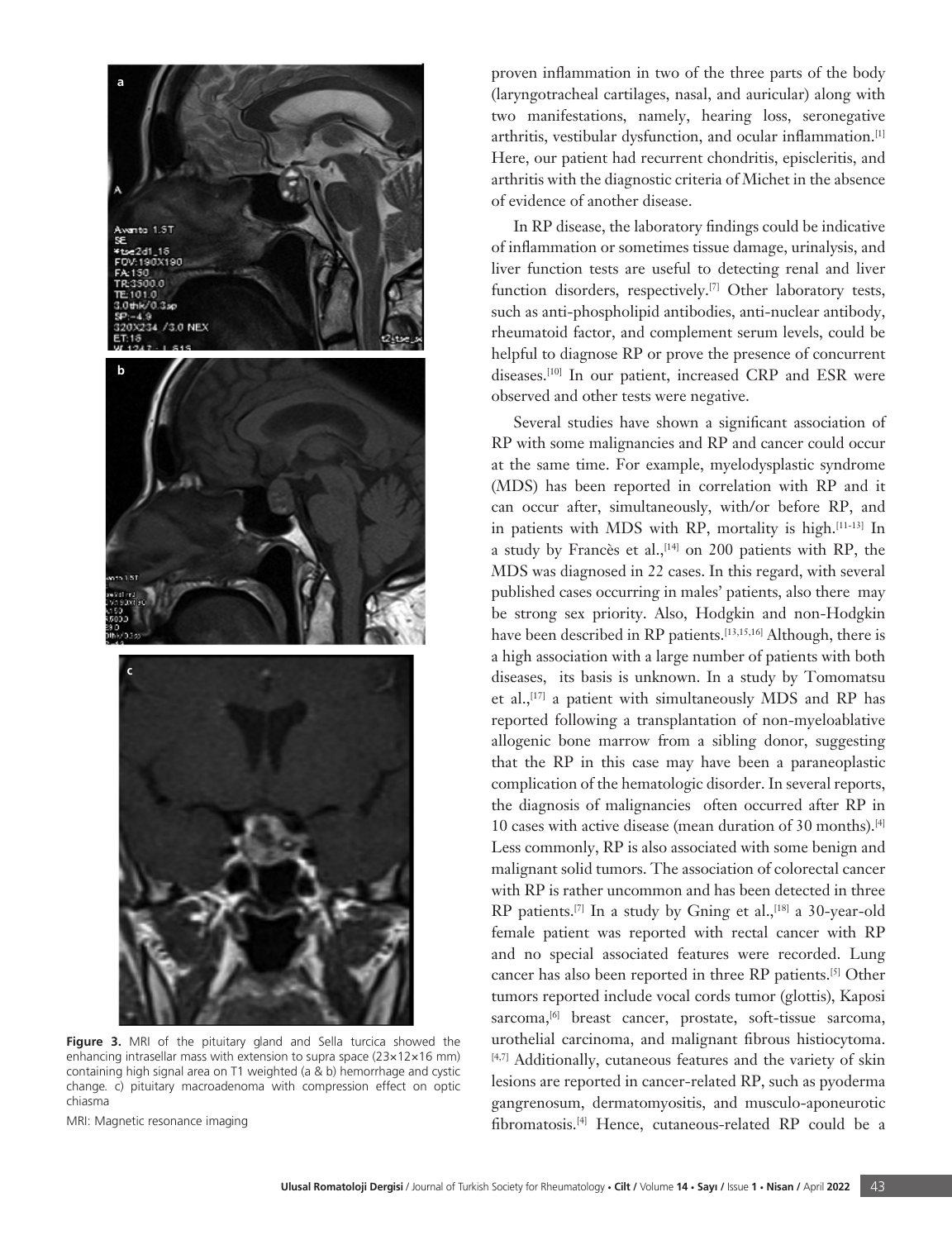

**Figure 4.** Histopathological image of non-functioning pituitary adenoma. **a & b.** Proliferation of monomorphal cells with round nuclei and vesicular chromatin and acidophilic cytoplasm (Hematoxylin & eosin stain), **c & d.** Reticulin-specific staining: Lack of usual acinar design

potential predictor of further cancer in RP cases. In our patient, detected pituitary adenoma was observed after several temporary remissions were presented without any cutaneous manifestation. A pituitary adenoma is usually associated with increased prolactin levels. In a study by Ahmed et al.,<sup>[19]</sup> five cases of pituitary adenoma with elevated PRL levels were reported and in this regard, our case also demonstrated an increase in prolactin levels.

No uniformly effective treatments for alleviating symptoms or the prevention of disease progression exist yet. Studies have shown that RP is mostly treated with corticosteroids, such as prednisolone.[4] Immunosuppressive agents, such as cyclosporine A, methotrexate, azathioprine, and cyclophosphamide also approved for patients with severe symptoms of refractory or relapsing RP.<sup>[4,7]</sup> In 2010 a study reported an RP therapy with TNF- $α$ -antagonists, such as etanercept, resulting in a significant alleviate disease activity. In our case, the patient's symptoms significantly improved

with subcutaneous etanercept (50 mg/weekly), prednisolone (15 mg/day), and methotrexate (20 mg/weekly). These results may alter the part of immunosuppressive therapy in RP pathogenesis.[20]

Pituitary adenoma can develop following relapsing RP and should therefore be considered in RP diagnostic procedure and it could affect the patient's visual field test. Additionally, immunosuppressive agents, such as anti-TNF agents, can be used to control the disease. It is also suggested that RP patients should be followed up for tumors thorough physical examination, radiological and laboratory investigations, physical examination, and history. RP patients should also be screened more carefully even in the remission of disease for early detection of tumors.

## **Ethic**

**Informed Consent:** This case report was presented to the ethics committee of Birjand University of Medical